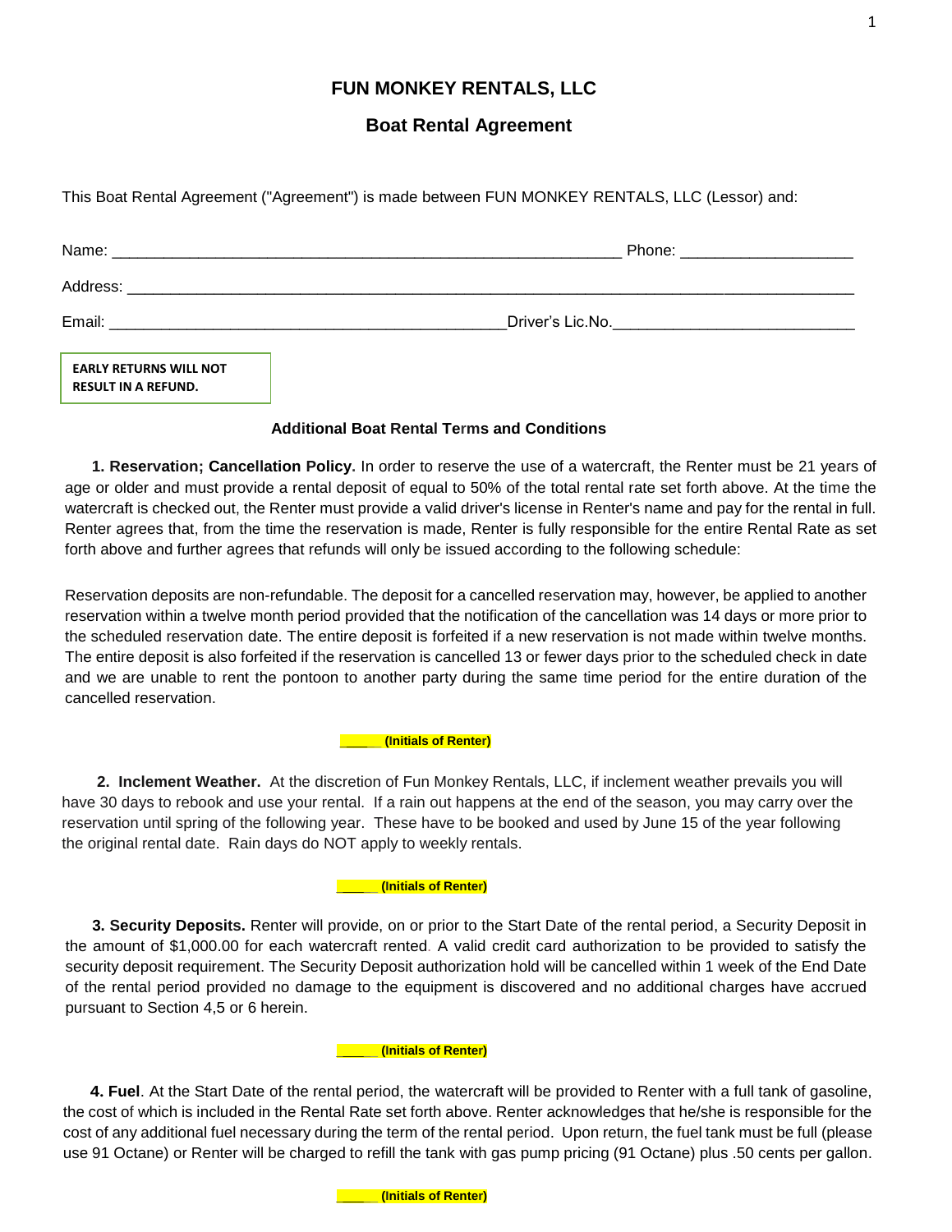**5. Inspection of Equipment**. Lessor certifies that, to the best of its knowledge, the equipment is in good mechanical and physical condition. Renter agrees to inspect said equipment and that he/she is renting the same from Lessor without any specific representations or warranties by Lessor. If upon inspection at check-out, Renter discovers damages or problems, Renter must notify Lessor prior to using the equipment in order to avoid being held responsible for such damages or problems.

### \_\_\_\_\_\_ **(Initials of Renter)**

**6. Return**; **Damages to Equipment**. Renter agrees to return all equipment to Lessor promptly on or before the End Date and time listed above and acknowledges that failure to return said equipment on time will result in additional rental charges by the hour. Renter acknowledges and understands that the equipment is to be returned in a clean, undamaged condition and in the same condition as at the Start Date of the rental period. If said equipment is not left in suitable condition, Renter acknowledges and understands that Lessor has the right to charge Renter for any repairs, replacement or cleaning of the same. Further, Renter acknowledges and understands that Lessor has the right to charge Renter for any damages, repairs, replacement or cleaning of any damaged or lost real or personal property. Renter acknowledges and agrees that Lessor may deduct such charges from Renter's Security Deposit and, if such charges exceed the amount of said Security Deposit, Renter agrees to pay the same to Lessor upon receipt of invoice of the additional amount due. Renter has been advised and hereby acknowledges the following charges for lost or damaged equipment:

Personal Floatation Device: \$20.00 Key: \$20.00 Paddle: \$25.00 Bumpers: \$25.00 Anchor: \$45.00 Fire Extinguisher: \$50.00 Prop: \$225.00

All other items not specifically listed above will be based on reasonable estimates to clean, repair or replace. Renter acknowledges that certain damages including, but not limited to, motors, may exceed \$10,000.00.

#### **\_\_\_\_\_\_\_ (Initials of Renter)**

**7. Boat Operation**. Renter agrees and acknowledges that the watercraft will be operated by Renter, as named above. Renter warrants that he/she is a qualified operator of said equipment and that Renter will not allow other persons except other qualified operators within Renter's party, to operate said equipment. Renter agrees that Renter is solely responsible for the proper operation of the equipment and the safety of all passengers. Further, Renter agrees that:

- a. Renter will abide by, and cause all members of Renter's party to abide by, all Minnesota boating laws while using the equipment.
- b. Life jackets must be used according to Minnesota state law. We have various life jackets on board but if you plan on wearing one please bring your own as we may not have the size that meets your need. It is Minnesota State law children 10 and under must wear a life jacket. We have limited child size life jackets. Due to all of the various child sizes please provide life jackets for children.
- c. Renter will not operate, nor allow anyone in Renter's party to operate, the equipment while under the influence of alcohol or drugs.
- d. Renter **will not** individually, nor allow anyone in Renter's party to (i) **jump or dive off the watercraft** (ii) tie with other watercraft; (iii) sit in the middle of channel; (iv) carry passengers or property for hire; (v) tow or propel another boat; (vi) race the watercraft; (viii) use the watercraft in a negligent manner or for any illegal purpose; (viiii) no towing of skies, tubes, etc.
- e. Renter will not exceed the U.S. Coast Guard Maximum Capacities Rating for persons and weights posted on the inside of the watercraft.
- f. Renter will only allow persons over the age of 21 within Renter's party who are a licensed driver of a motor vehicle to operate the boat.
- g. Renters **will not** operate boat after dark or in unsafe conditions.
- h. All trash must be removed before turning in if not, you will be charged a \$25.00 clean up fee.
- i. NO PETS or GRILLS allowed on pontoon. Additional charges may be incurred.
- **j.** NO SMOKING on the pontoon at any time.

\_\_\_\_\_\_ **(Initials of Renter)**